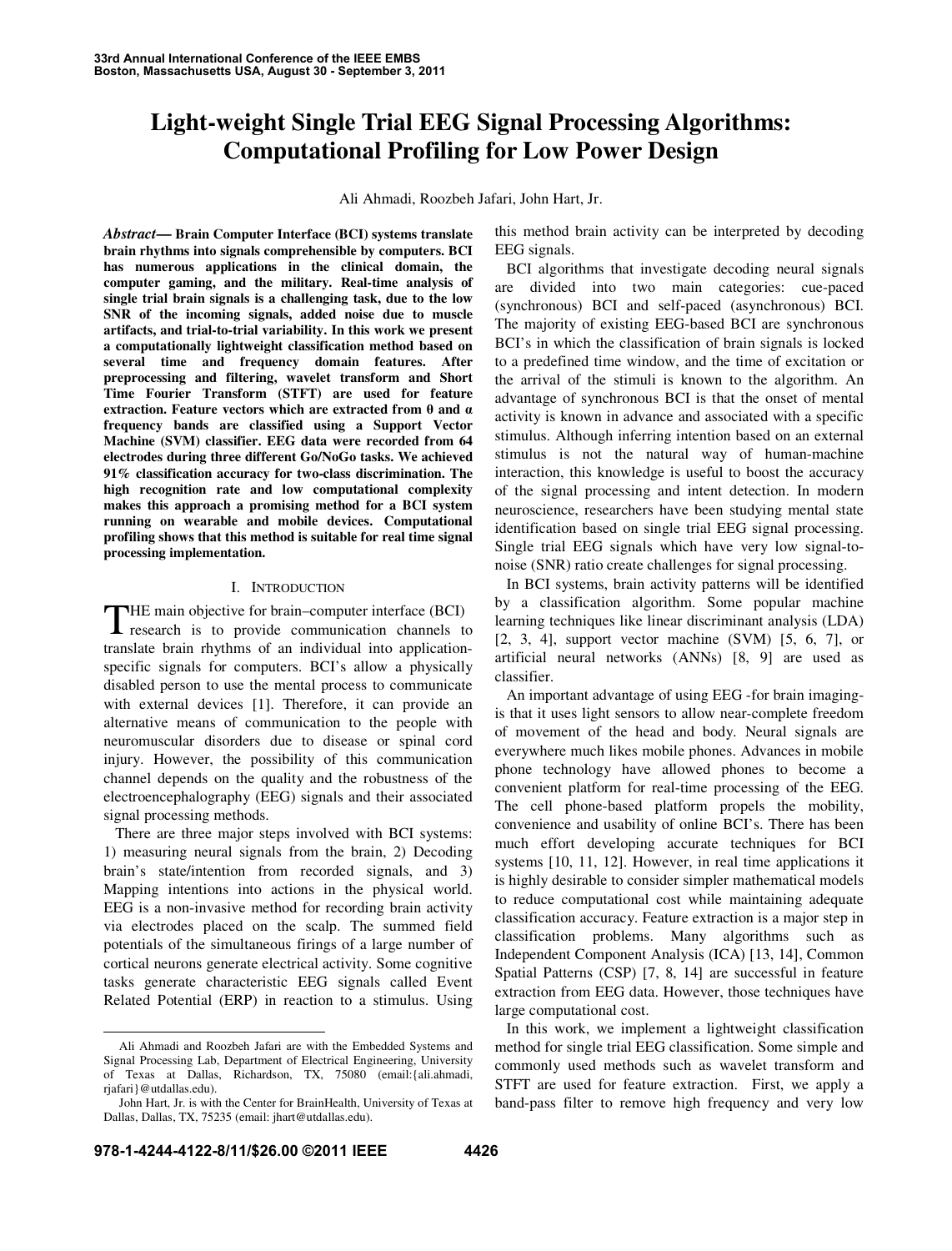frequency noise from the desired signals (>1Hz and <25 Hz). There has been prior evidence that power in theta and alpha frequency bands vary when considering inhibition tasks [15, 16, 17]. Therefore, we consider theta and alpha bands for features extraction. An SVM classifier is used for classifying features.

 In this paper, the EEG data were obtained from three different inhibition Go/NoGo tasks. The Go/NoGo task is a type of continuous performance neuropsychological test that has been designed to explore complex attention function such as response inhibition. Response inhibition refers to the ability to suppress responses that are no longer required or inappropriate. Each task includes Go items presented 80% of the time and NoGo items presented 20% of the time. Those tasks each require a different level of semantic abstraction to make a correct response: 1) The "Single" task includes one image of a car (Go) and one image of a dog (NoGo). In this task, an identical image is repeated, so the perceptual properties of the item stay identical. 2) The "Multiple" task contains multiple pictures of cars (Go) and multiple pictures of dogs (NoGo). Therefore, correct responses require identification across a category that can be accomplished by focusing on common perceptual features of the items (e.g. legs, wheels, eyes, windshields) and grouping them based on semantic representation (car, dog). 3) The "Semantic" task includes a wide range of dissimilar non-animals (Go) from categories of clothing, tools, furniture, and vehicles and a wide range of animals (NoGo), containing a spider, a worm, a lobster, and a dog. Fig. 1 shows the stimulus for Go and NoGo objects.



Fig. 1 Sample of stimuli used across all three inhibition tasks.

 The rest of this paper proceeds as follows: we will first provide an overview of the related literature in Section II. Methods and materials are explained in Section III. In Section IV, we discuss experimental results. Section V summarizes a discussion and directions for future work.

### II. PREVIOUS WORK

BCI has been gaining much attention as a solution to convert brain signals to usable control commands. BCI's can use a variety of electrophysiological sources. However, most of current BCI implementations rely on three main electrophysiological sources: motor imagery, steady-state visual evoked potential, and P300 potential. Many algorithms such as Independent Component Analysis (ICA) [9, 10] and Common Spatial Patterns (CSP) [7, 8, 9] were applied to motor imagery applications [7, 8, 9, 10]. Although the performance is suitable, the computational complexity creates challenges for real time implementation. Calculating power spectrum for different EEG frequency bands is a popular method in the literature [15, 18]. In the following, we provide an overview on the current state-ofthe-art signal processing techniques.

 In [15], authors analyze changes in EEG power and synchrony between pairs of channels during the Go/NoGo task. They reported that common processes such as attention, and discrimination were characterized by changing power and synchrony in different frequency bands. These changes happen in different frequency bands for different time window during Go and NoGo. This information is useful for feature extraction design.

 In [12], authors propose classification of three imagery movements. They used temporal filters and CSP for classification. The effects of imagery movements on measured EEG data are different for various frequency bands. The authors used temporal filters to decompose EEG signals to various frequency bands. They obtained a weighed combination of electrodes according to their importance in classification task. Although the method they proposed has 92% accuracy, it is complex in terms of computational power. Another disadvantage is the relative sensitivity to the artifacts.

 M. Naeem, et al. in [13] applied several ICA algorithms in the preprocessing phase for four motor imagery tasks. They analyzed the performance of ICA algorithms on the overall classification task. Their results demonstrate among all ICA algorithms, the best performance was obtained using Infomax. The authors also used CSP for preprocessing to compare the results with Infomax algorithm. The results illustrate that CSP can improve the classification accuracy. They reported an overall accuracy of 76% for a four-class motor imagery task.

 A method for classification of wrist movement imagery was proposed in [19]. The authors extracted key features for classification by applying spatial filtering (CSP method) on EEG signals in the gamma frequency band. They used radial bias function to classify features which were extracted by the spatial patterns to classify a four movement imagery task.

 Authors in [7] proposed a Combination of CSP and SVM for classification of a three movement motor imagery task. They used CSP for feature extraction and SVM for classification. Features were then sent to SVM, and classified into left hand, right hand, or foot movements. An average recognition rate of 90% was reported.

In [18], a method for classification of Bipolar Mood Disorder (BMD) and Attention Deficit Hyperactivity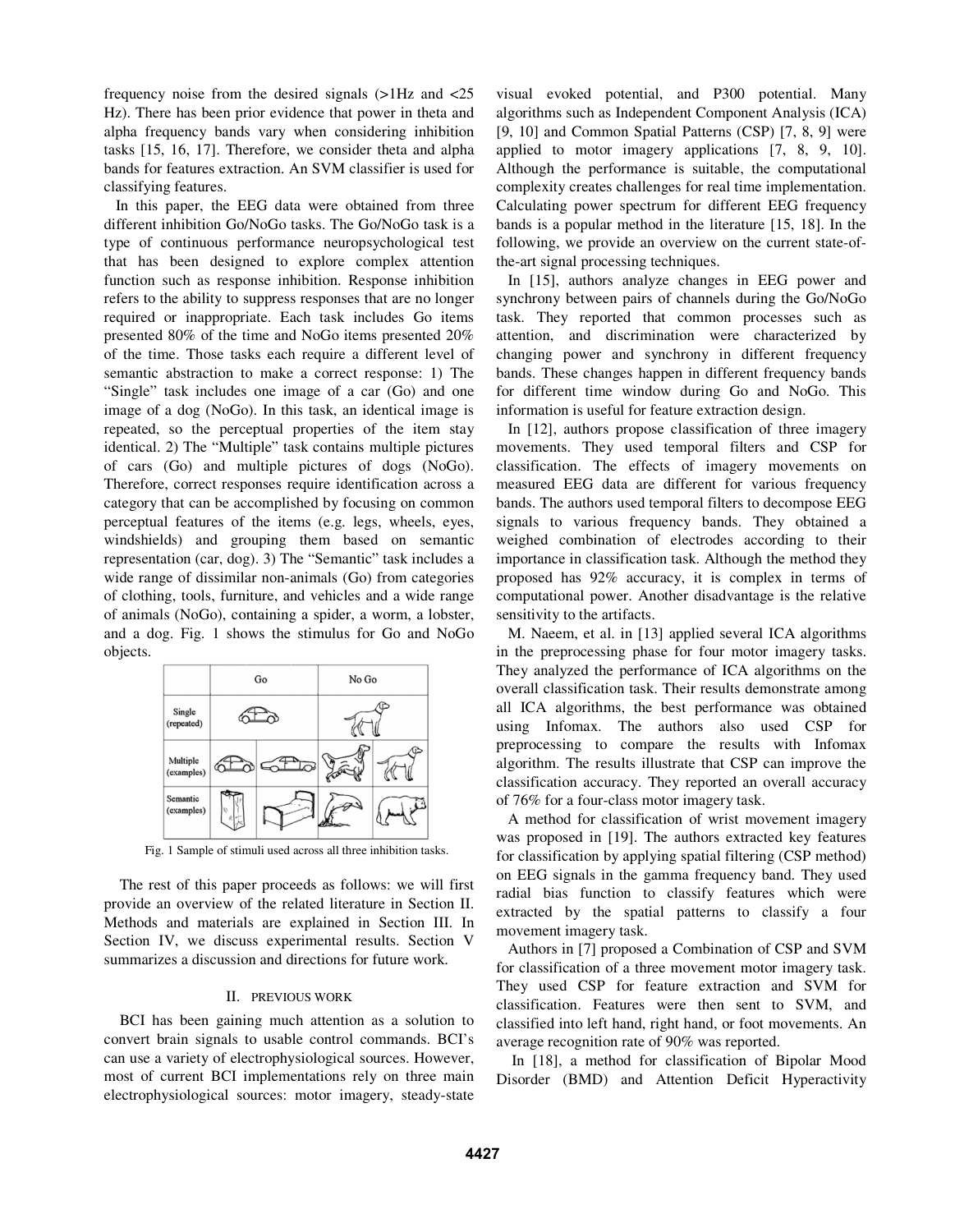Disorder (ADHD) based on EEG signals was proposed. The authors extracted several features such as band power, fractal dimension, AutoRegressive (AR) model coefficients and wavelet coefficients from EEG signals and used a group of classifiers for discrimination.

Despite the current literature demonstrate an impressive body of work that proves the useful of BCI and signal processing in several application domains, researchers have not investigated computational profiling to possibly address issues associated with real-time and low power operation of BCI signal processing algorithms.

### III. METHODS AND MATERIALS

#### *A. Experiment and Data*

 Continuous EEG was recorded from 64 silver/silverchloride electrodes mounted within an elastic cap (Neuroscan Quickcap) which are placed according to the International 10–20 electrode placement standard (Compumedics, Inc.). The data was collected using a Neuroscan SynAmps2 amplifier and Scan 4.3.2 software sampling at 1 kHz with impedances typically below 10 kΩ. Blinks and eye movement were monitored via two electrodes, one mounted above the left eyebrow and one mounted below the left eye. The data were processed to remove ocular and muscle artifacts in the following way: First, poorly functioning electrodes were identified visually and removed. Second, eye blink artifacts were removed by a spatial filtering algorithm in the Neuroscan Edit software using the option to preserve the background EEG. Third, time segments containing significant muscle artifacts or eye movements were rejected. The EEG data were segmented offline into 2s epochs spanning 500ms before to 1500ms after the presentation of the visual stimuli.

#### *B. Frequency Decomposition using Wavelet*

 Analyzing frequency spectrum for different frequency bands is a commonly used method for single trial EEG classification [13, 14, 20]. These sub-bands are called delta (*d*), theta ( $\theta$ ), alpha ( $\alpha$ ), beta ( $\beta$ ) and gamma ( $\gamma$ ) bands. There are no strict frequency ranges for these different bands. In this paper, ranges are selected as follows: delta  $(0.5-4)$ , theta  $(4-8)$ , alpha  $(8-13)$ , beta  $(13-25)$  and gamma (25–40). Wavelet transformation is a time-scale analysis method and has the capacity of representing signal's local characteristics in the time and frequency domains. In the low frequency, it has a lower time resolution and higher frequency resolution, and in the high frequency, it has a higher time resolution and lower frequency resolution. As described earlier, the sampling frequency on our EEG data was 1 kHz. We used 7-level wavelet to decompose each trial to corresponding signals in different frequency bands. Fig. 2 shows the decomposition of each trial into signals with different frequency bands. After decomposition of signal, power spectral density for delta, theta, alpha and beta bands computed and for each band, maximum power extracted. In fact each time series converted to a 4-element vector. In [21], authors analyzed the influence of perceptual categorization on inhibitory processing by measuring N2- P3 response in Go/NoGo task. They demonstrated that N2 (a negative peak around 200ms following the visual stimuli) is found over fronto-central areas and P3 (a positive peak around 300ms following the visual stimuli) is a fronto-central component. They considered averaging across participants over frontal channels like Fz for N2 component and over central electrodes such as FCz for P3 effect. They showed that these two channels are good candidates to observe the N2-P3 responses in Go/NoGo task. Therefore, we consider the Fz, FCz, and Cz channels and use average signals of these channels for each trial in our processing.



Fig. 2 Frequency decomposition of EEG trials using wavelet.

#### *C. Short Time Fourier Transform*

Short-Time Fourier Transform (STFT) is an extension of conventional Fourier analysis for non-stationary data. STFT performs Fast Fourier Transform (FFT) on consecutive segments or blocks of data that are assumed stationary, and is equivalent to a sliding window that analyzes the local frequency content of the signal. The STFT for signal  $x(\tau)$ windowed by a fixed-length function  $w(t - \tau)$  is defined by (1). STFT power or energy,  $P_x(t, f)$  is defined in (2).

$$
STFT_x(t,f) = \int_{-\infty}^{\infty} x(\tau)w(t-\tau)e^{-2j\pi f\tau} d\tau \qquad (1)
$$
  
\n
$$
P_x(t,f)_{STFT} = |STFT_x(t,f)|^2 \qquad (2)
$$

$$
P_{\mathbf{x}}(t,f)_{STFT} = |STFT_{\mathbf{x}}(t,f)|^2
$$

 In our analysis, we use a 1s window and 90% overlap for the STFT. Length of each trial is 2s spanning 500ms before to 1500ms after the activation of the stimuli. The STFT was applied to average of selected channels (Fz, FCz, Cz) of each trial from 500ms to 2s by 1s windows and with 90% overlapping. The first window spans from 500ms to 1500ms and the next window is shifted 100ms covering 600ms to 1600ms. Fig. 3 illustrates the sliding window on which the STFT is applied. Neuroscientists have indentified that the effect of cognitive task appears on EEG signals often 300ms after the visual stimuli [15, 21]. Therefore, we particularly select the first four windows which cover 300ms after the stimulus. Output of STFT is the power of signal in different frequency bands and time segments. For this work, we consider the frequency band of 3-14Hz that covers theta and alpha bands.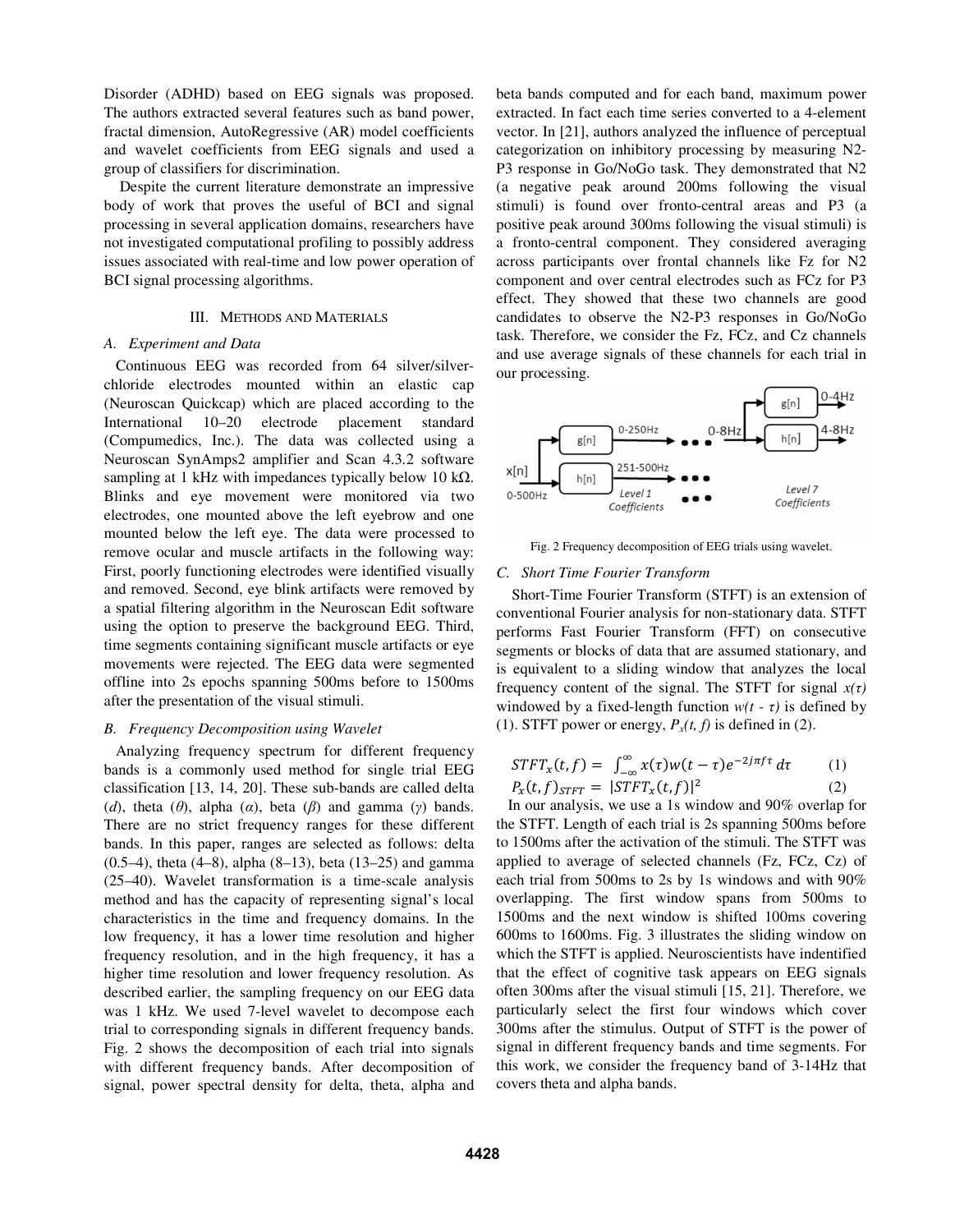

#### *D. Feature Extraction*

 Features that we used in this paper are a combination of band power and STFT features. Each trial represented with a feature vector containing 8 elements (4 band power and 4 STFT features). In this work, our analysis is based on single subject training and testing. For each subject, the data were divided into train and test sets, half of the data were used for training and the other half for testing.

#### *E. Classifier*

A comprehensive review of classifiers for BCI is presented in [22] with many classifiers such as Linear Discriminant Analysis (LDA), Support Vector Machine (SVM), Neural Networks (NN), and Hidden Markov Models (HMM). In this work, we use SVM classifiers for several reasons including good generalization properties, insensitivity to overtraining, and robustness to the curse-of dimensionality. The SVM approach offers an effective classification strategy in separating input feature vectors and has been used in many different applications [23]. In SVM, the input vector  $x$  is projected into a scalar value  $f(x)$ as,

$$
f(x) = \sum_{i=1}^{N} \alpha_i y_i K(x_i, x) + b
$$
 (3)  
where  $y_i = [-1, 1]$ , the vectors  $x_i$  are support vectors, N is  
the number of support vectors,  $\alpha_i$  are adjustable weights, b  
is the bias term, and the function  $K(x_i, x) = \emptyset(x_i)^t \cdot \emptyset(x)$   
is the kernel, where  $\emptyset$ . (i) is a mapping from the input space  
to a high dimensional space which creates nonlinear  
decision boundaries.

#### *F. System Architecture*

 In this study, we implement a computationally lightweight classification method for single trial EEG. First, the baseline is removed, that is, the average of baseline segment (0-500ms) for each trial is subtracted from all samples of the same trial. Then the data are re-referenced to the average potential over the entire head. In the next step we apply a band-pass filter (1-25 Hz) to eliminate high frequency and very low frequency noise. Then we use wavelet transform and STFT to extract features. Based on the training data, we determine the SVM classifier model parameters and use the model for testing. Fig. 4 shows the block diagram of our classification method.

#### IV. CLASSIFICATION RESULTS

 Table I reports the classification results on data acquired from 5 subjects for Go/NoGo tasks. The first two rows show the classification results for each feature set (*i.e.* band power, and STFT) applied to the EEG signal. The third row shows the results of a combination of the two feature sets. As we generally expect, combining the two features sets will enhance the recognition accuracy.



Fig. 4 Architecture for the classification system.

TABLE I CLASSIFICATION ACCURACY FOR DIFFERENT FEATURES WITH INDIVIDUAL

| <b>SUBJECTS</b>      |       |      |                |       |    |
|----------------------|-------|------|----------------|-------|----|
| Subjects<br>Features | A1    | A2   | A <sup>3</sup> | A4    | A5 |
| <b>Band Power</b>    | 77.14 | 95   | 83.33          | 80.56 | 67 |
| <b>Short Fourier</b> | 94.29 | 77   | 75             | 75    | 72 |
| Combination          | 94.29 | 97.5 | 91             | 86.11 | 83 |

 The main advantage of our proposed signal processing is its low computational complexity in comparison to other techniques that use ICA or CSP. Computational complexity of a signal processing algorithm is a measure of power consumption. Enhancing wearability, portability, and durability are three major important objectives in design and development of wearable and power aware BCI devices. Lowering the power consumption translates to reducing the size of the battery, the form factor, and improving the wearability of the device. In order to reduce the power consumption of a real-time BCI, we need to examine the computational complexity of BCI algorithms, and if possible, techniques that will reduce the computational complexity are deployed. Therefore, it is desirable to consider the computational cost and the accuracy of BCI systems at the same time. We extracted the computational complexity of the signal processing method described in this paper, which will provide guidance for hardware implementation. Table II shows the computational complexity of this work and other widely used methods for our setup. Complexity measures are obtained in terms of FLOPS (FLoating point OPerations per Second). It is shown in Table II that our feature extraction method requires lower computational power in comparison to ICA and CSP while maintaining a promising recognition rate.